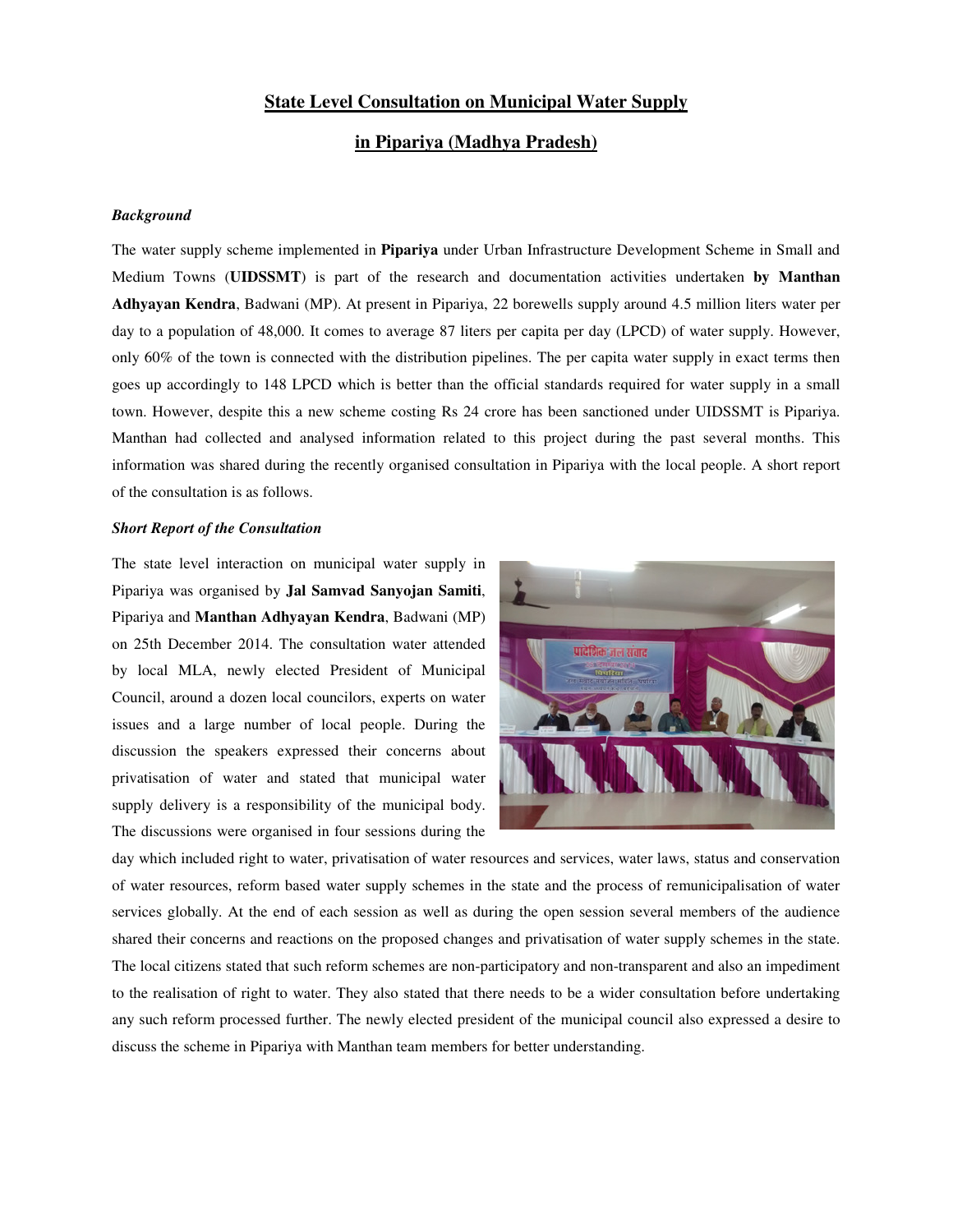During the **introduction** session **Shri Rajendra Hardenia**, a senior social activist and associated with a local public water management campaign in Pipariya stated that water is a vital component of life and without it life cannot be imagined. However, there are attempts to control and monopolise water services as well as resources. While sharing his experiences during the World Water Forum in Kyoto (Japan) in 2003, he said that policies are made by the capitalist countries and large private companies the local governments are only used to implement them on their own people.



In the **first** session, well known educationist **Dr Anil Sadgopal** said with regards to privatisation that private capital is not actually private. Industrialists exploit public money with political influence and use it for their own profits. He further emphasized that public private partnerships (PPPs) have no connection with larger public good. It is just an arrangement to deliver private profits. He appealed to the people's representatives to stop PPPs in public welfare projects.

**Shri KG Vyas**, former advisor Rajiv Gandhi Watershed Mission (Madhya Pradesh) said that under article 21 of the Constitution of India guarantees right to life and that it includes right to water. Hence, water delivery to every citizen of the country should be ensured. He also talked about how the laws governing natural resources like water have been formed since the British period in India.

In the **second** session, **Shri Rehmat** of Manthan Adhyayan Kendra, talked about water supply schemes under UIDSSMT in Madhya Pradesh including in Pipariya. He said that under UIDSSMT, 114 reform based schemes are being implemented in 99 urban local bodies in the state at a cost of Rs 2367 crores. He shared that under the



UIDSSMT reforms agenda water supply tariffs as well as property taxes will be increased to make local bodies financially sustainable and attractive for private companies. He stated that under schemes like UIDSSMT public stand posts will be dismantled and each poor household will be provided an individual connection. He said that under the reforms agenda municipal bodies like Pipariya will have privatise water supply services. An analysis of the information provided by the Pipariya Municipal Council shows that there was no need for the new scheme since the existing

water supply system can supply water to the estimate population of 2024 – 25 based on the water supply standards of the government.

2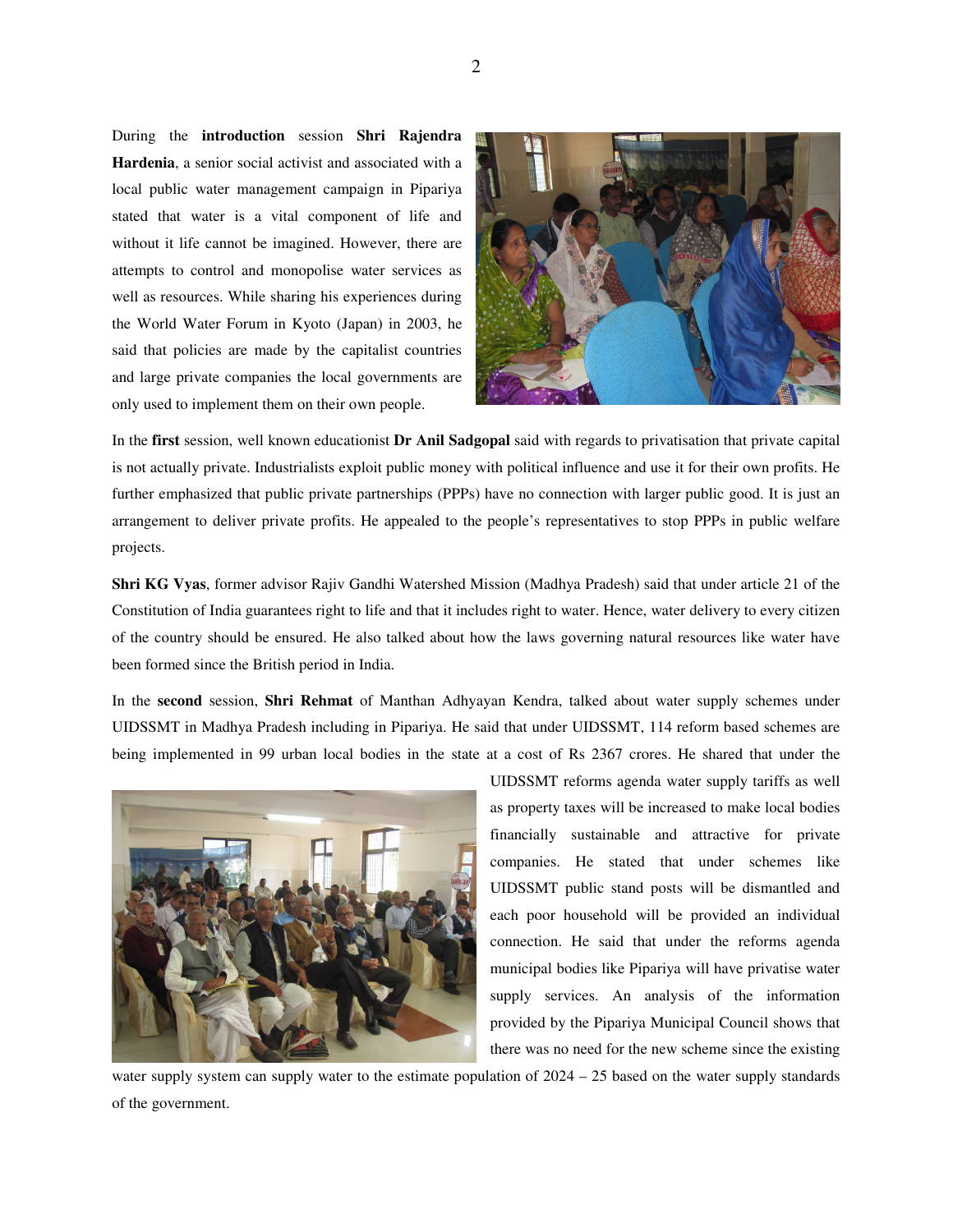In Madhya Pradesh municipal water supply has already been privatised in Khandwa and Shivpuri towns under UIDSSMT. In Khandwa private contract has been awarded to Vishwa Infrastructures and Services Limited and in Shivpuri Doshian Limited has been awarded the contract for operation and maintenance of water supply for 23 years. In both the towns local communities have not accepted the privatisation contracts and local campaigns are ongoing. **Tarun Mandloi** from Khandwa shared that due to the campaign against private water supply in the town, the state government had to form an independent



committee to investigate the objections against the project. The committee in its recommendation report submitted to the government stated that municipal water supply is a responsibility of the local body and should be privatised. During the recently held municipal elections privtisation of water supply was a major issue and while campaigning the chief minister of Madhya Pradesh had to announce publically that water supply will not be privatised in Khandwa.

In the **third** session, **Gaurav Dwivedi** of Manthan Adhyayan Kendra talked about the process of remunicipalisation in several countries across the world wherein municipal bodies are taking back control of water supply services from the private companies. For instance in Paris and Berlin recently, water supply services have been taken back into public hands and private contracts for water supply have not been renewed. In places like Paris, Berlin, Dar-esalaam (Tanzania), Kuala Lumpur (Malaysia), Accra (Ghana), Buenos Aires (Argentina), Cochabamba and La Paz (Bolivia) have observed remunicipalisation process. In places like Nagpur (Maharashtra), Khandwa (Madhya



Pradesh), Jakarta (Indonesia), Barcelona (Spain), Sophia (Bulgaria) campaigns are ongoing demanding this.

In this session, Shri Ravindra Shukla, senior journalist and author of the recently published book titled "Water Management in Central India: 20 Year Perspective" said that water is available in finite quantity in nature. However, the current model of economic growth and development does not consider this and ignores the prudent use of the resource. He said that water availability needs to be assessed to desire the kind of dveelopment that we want. He advocated that schemes should be developed in a decentralised manner to be more effective.

During the open discussion session the local people reacted strongly against such reforms and schemes based on these. They stated that keeping in mind the water supply status in Pipariya there is no need for such an expensive scheme for the town. Senior social activist

3